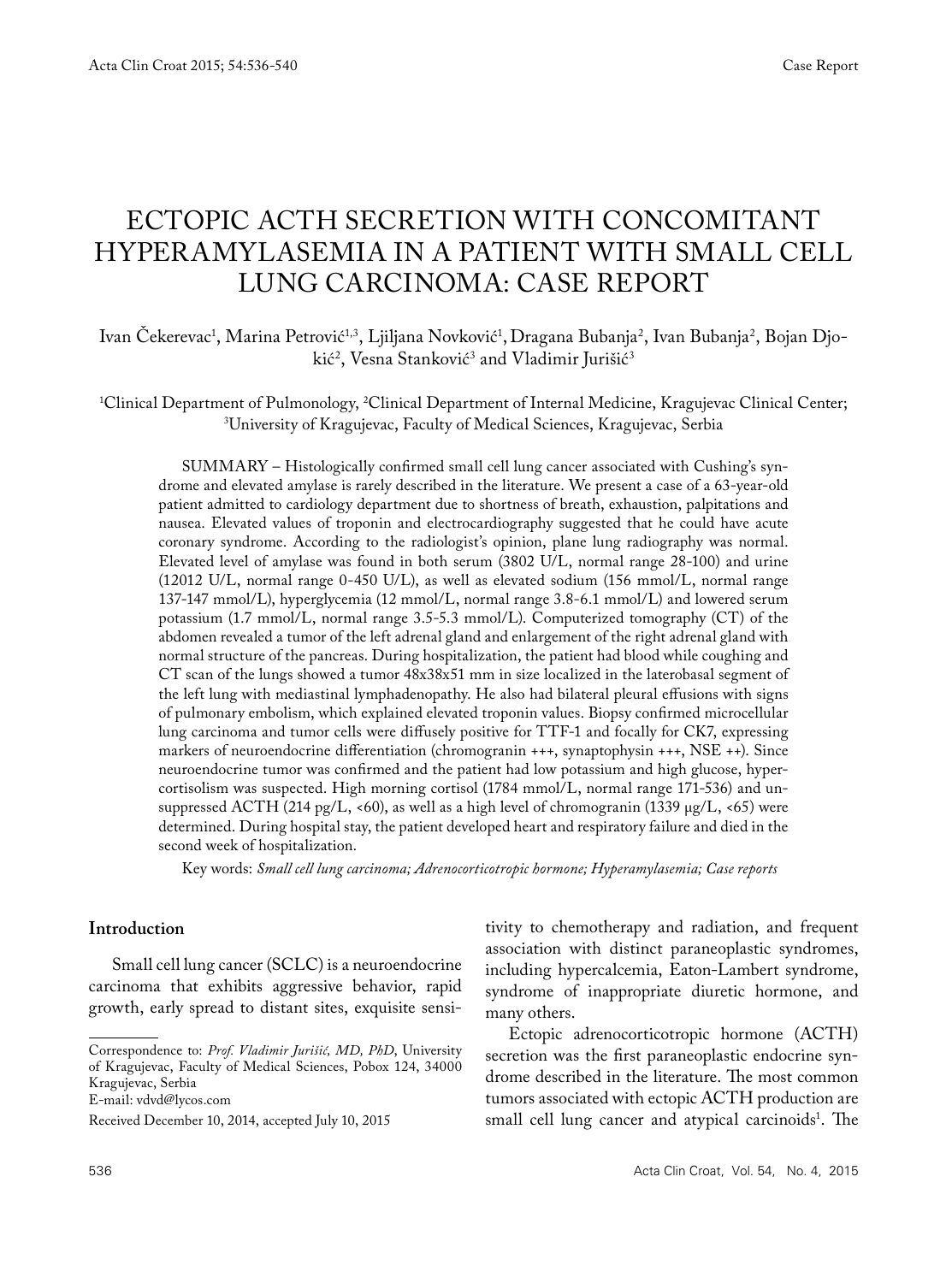

*Fig. 1. Abdominal CT scan showing tumor of the left adrenal gland and enlargement of the right adrenal gland. Liver and pancreas appeared normal.*

first case report of elevated serum amylase caused by lung carcinoma was published in 19512 . Since then, mostly cases of amylase producing tumors described in the literature have been ovarian cancer, pheochromocytoma and multiple myeloma3 . Elevated serum and urine amylase associated with lung cancer is a rare condition occurring in 1% to 3% of all lung cancer cases4 . The highest incidence of lung cancer is in male population aged over 65 years. However, amylase producing lung carcinomas are often seen in younger population aged 53 to 58 years<sup>5</sup>. More than 80% of cases are adenocarcinoma associated and very rarely hyperamylasemia is seen in microcellular carcinoma<sup>5</sup>.



*Fig. 2. CT scan of the thorax showing tumor in the left lung.*

The occurrence of elevated serum amylase is more frequent in males (60%) and is associated with worse prognosis and more disseminated metastases<sup>6</sup>.

## **Case Report**

A 63-year-old patient was admitted to cardiology department due to shortness of breath, exhaustion, palpitations and nausea. He had a history of arterial hypertension, alcohol consumption and smoking 20 cigarettes a day for the last 40 years. Clinical examination showed plethoric facies and lowered respiratory sound with elongated expirium on auscultation. Elevated values of troponin and electrocardiography suggested that he could have acute coronary syndrome. Elevated level of amylase was found in both serum (3802 U/L, normal range 28-100 U/L) and urine (12012 U/L, normal range 0-450 U/L), along with elevated sodium (156 mmol/L, normal range 137-147 mmol/L), hyperglycemia (12 mmol/L, normal range 3.8-6.1 mmol/L) and lowered serum potassium (1.7 mmol/L, normal range 3.5-5.3 mmol/L). Serum lipase was normal (35 U/L, normal range 18-180 U/L). Initial plane lung radiography was normal. Abdominal ultrasound examination revealed enlarged head of the pancreas. Computerized tomography (CT) of the abdomen showed a tumor of the left adrenal gland and enlargement of the right adrenal gland. The liver



*Fig. 3. CT scan of the thorax: mediastinal lymphadenopathy.*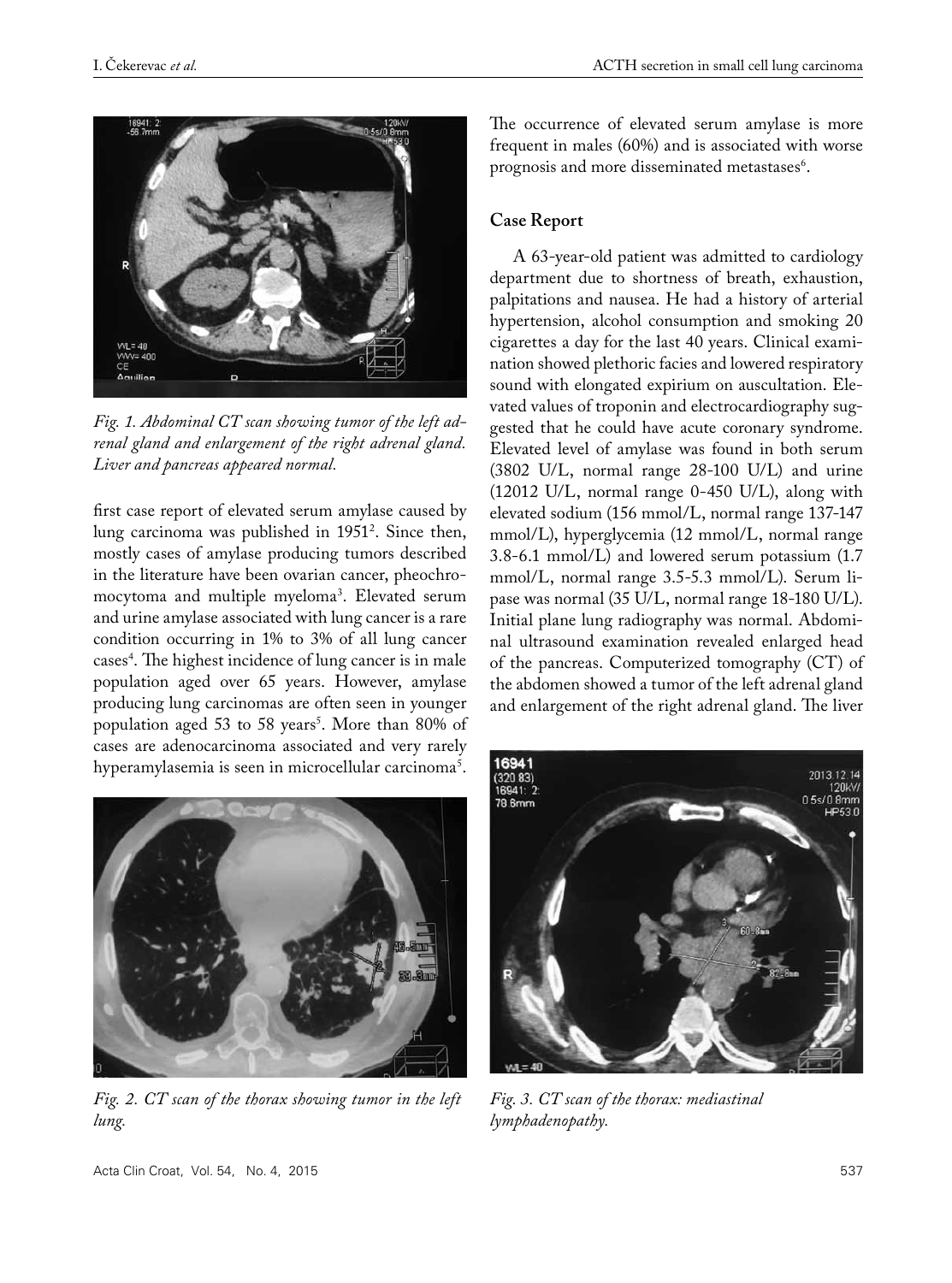and pancreas appeared normal (Fig. 1). He had blood while coughing during hospitalization. CT scan of the lungs revealed a tumor 48x38x51 mm in size in the laterobasal segment of the left lung (Fig. 2), with lymphadenopathy of the mediastinum (conglomerate of lymph nodes in posterior mediastinum, 82x60x52 mm in diameter). In addition, bilateral pleural effusions (Fig. 3) were found. Elevated values of the following tumor markers were found: NSE=77.43 ng/ mL (<16.3), CYFRA21.1=7.20 ng/mL (<3.0), and CA19-9=210.8 U/mL (<35.4).

Bronchoscopic examination was conducted and biopsy from the left laterobasal segment was obtained. Biopsy confirmed microcellular lung carcinoma; tumor tissue consisted of oval tumor cells about twice of the size of lymphocytes, with deficient cytoplasm and big hyperchromatic nuclei. Tumor stroma was scarce and there were a number of large necrosis foci. Tumor cells were diffusely positive for TTF-1 and focally for CK7, and expressed markers of neuroendocrine differentiation (chromogranin +++, synaptophysin +++, NSE ++), while being negative for CK20. Proliferation index was high and 90% of cell nuclei expressed Ki-67 antigen (Fig. 4). A high value of morning cortisol (1784 mmol/L, normal range 171-536 mmol/L), unsuppressed ACTH (214 pg/L,  $\lt 60$ ) and high level of chromogranin (1339 μg/L, <65) were found. During hospital stay, the patient developed heart and respiratory failure and died in the second week of hospitalization.

# **Discussion**

We present a very rare clinical case of elevated amylase without signs of acute pancreatitis and with normal CT scan of the pancreas. The source of ectopic elevated amylase secretion was small cell lung cancer confirmed by immunohistology.

Expression of neuroendocrine markers including synaptophysin, chromogranin A, and neuron-specific enolase indicates the presence of neuroendocrine differentiation of carcinoma, i.e. small cell carcinoma or neuroendocrine large cell carcinoma of the lung. Subtype identification of lung carcinoma is sometimes



*Fig. 4. Histologic samples dyed in: hematoxylin-eosin (HE) x100 (A), synaptophysin LSAB x200 (B), chromogranin A LSAB x200 (C), CK7 LSAB x 00 (D), TTF1 LSAB x100 (E), and NSE x200 (F).*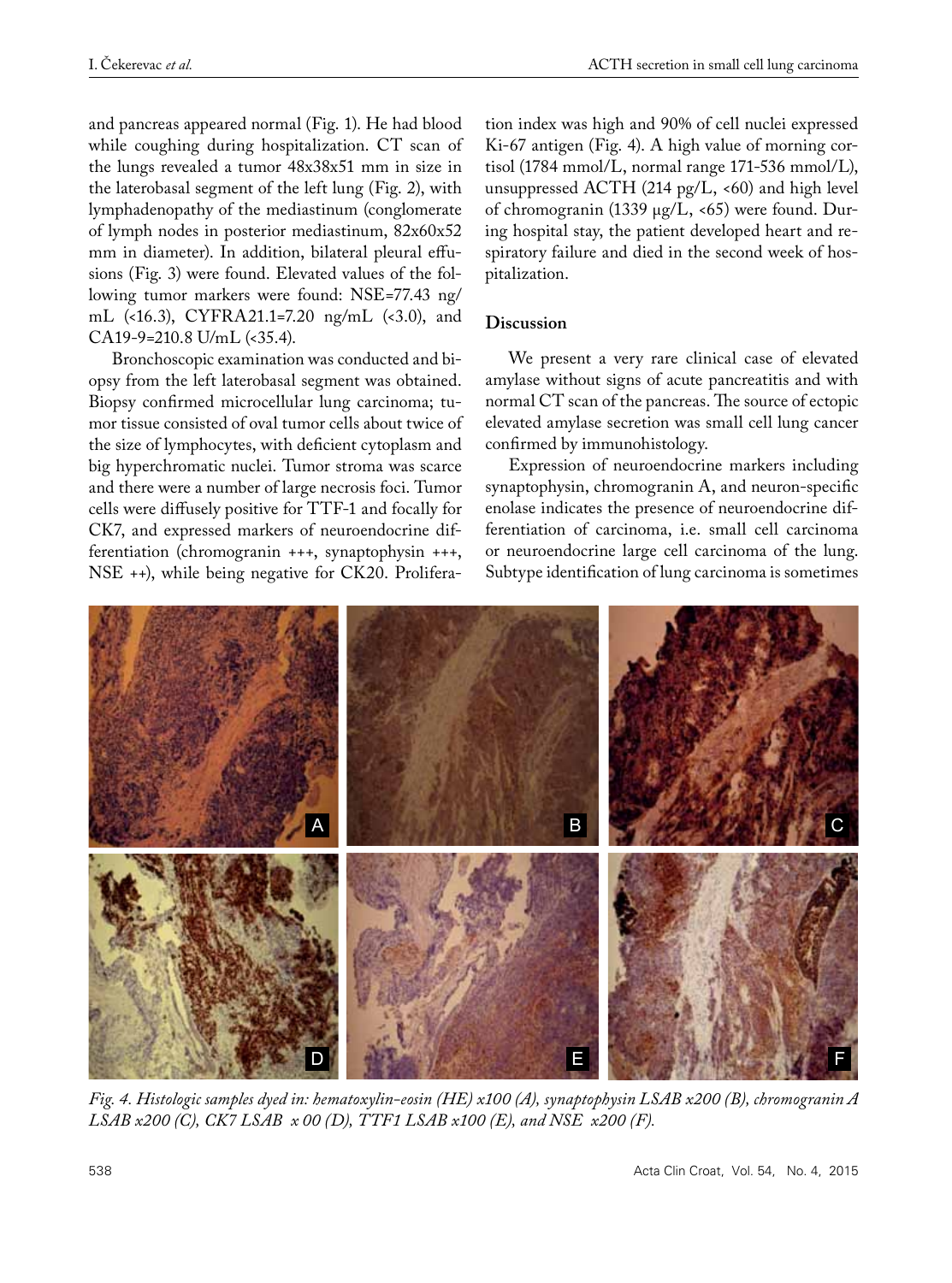hard based only on cellular morphology, but a high nucleo-cytoplasmic ratio, uniformity of cellular shape and size, and immunohistochemical phenotype confirmed it to be a small cell carcinoma.

The pathophysiology of amylase production in lung cancer is still unclear. Amylase activity is noticed in normal epithelial ciliated cells of the bronchus and normal cells of bronchial glands<sup>3</sup>. Direct invasion of tumor cells in submucosa of bronchial glands can be the cause of amylase activity. This can be the reason for elevated amylase in adenocarcinoma. In small cell carcinoma, elevated amylase is considered to be connected to carcinogenesis of this tumor type. In embryonal period, these cells have multidirectional differentiation, which can be directed towards endocrine, but also to exocrine function. Therefore, some studies suggest that elevated amylase can be considered as one of the manifestations of paraneoplastic syndrome in microcellular carcinoma of the lung'. Although amylase is not associated with carcinogenesis, in our case it could be used as a tumor marker.

Prolonged elevated levels of sodium and hyperglycemia, accompanied with decreased potassium, bilateral adrenal hyperplasia and hypercortisolemia with high ACTH pointed to ACTH dependent Cushing's syndrome. This indicated that ACTH originated from lung cancer.

Ectopic Cushing's syndrome is common in patients with neuroendocrine tumors such as small cell lung cancer, medullary carcinoma of thyroid gland, and pancreatic neuroendocrine tumor<sup>8,9</sup>. This syndrome is connected with decreased survival rates, shortened life expectancy and more severe clinical manifestations<sup>10</sup>. Ectopic Cushing's syndrome occurs in 8% to 20% of patients with microcellular lung carcinoma<sup>11</sup>.

In patients with small cell lung cancer, paraneoplastic syndrome including Cushing's syndrome is often seen. High levels of amylase sometimes do not point to the pathology of the pancreas. Neuroendocrine tumor (especially small cell carcinoma of the

lung) should be suspected in patients without significant clinical abdominal symptoms, and with normal ultrasonography and CT of the pancreas.

## *Acknowledgment*

The study was financially supported by the Ministry of Science, Republic of Serbia, grant no. 175056.

## **References**

- 1. Vrkljan M, Vizner B, Zawawi A, Bekić M, Gorećan M, Grbac I. Ectopic ACTH secretion and Cushing's syndrome. Acta Clin Croat. 2000;39:77-81.
- 2. Weiss MJ, Edmondson HA, Wertman M. Elevated serum amylase associated with bronchogenic carcinoma; report of case. Am J Clin Pathol. 1951;21:1057-106.
- 3. Kawakita T, Sasaki H, Hoshiba T, Asamoto A, Williamson E. Amylase-producing ovarian carcinoma: a case report and a retrospective study. Gynecol Oncol Rep. 2012;2:112-4.
- 4. Tsukawaki M, Izawa M, Yoshida M, Araki N, Hashiba Y, Nakagawa H, *et al*. A case of amylase-producing lung cancer. Intern Med. 1992;31:60-3.
- 5. Zhang J, Zhang L, Pan S, Gu B, Zhen Y, Yan J, Zhou Y. Amylase: sensitive tumor marker for amylase-producing lung adenocarcinoma. J Thorac Dis. 2013;5(4):167-9.
- 6. Yamazaki S, Ebisawa S, Yasuo M, Urushihata K, Koizumi T, Fujimoto K, *et al*. Small-cell lung carcinoma produces salivary-type amylase: a case report with review. Intern Med. 2007; 46(12):883-7.
- 7. Yanagitani N, Kaira K, Sunaga N, *et al*. Serum amylase is a sensitive tumor marker for amylase-producing small cell lung cancer? Int J Clin Oncol. 2007;12:231-3.
- 8. Sarid N, Osher E, Gat A, Hoffman M, Howard S, Oster H. Cushing's syndrome as a Harbinger of relapsed non-small cell lung cancer. Isr Med Assoc J. 2012;14:523-4.
- 9. Isidori A, Lenzi A. Ectopic ACTH syndrome. Arq Bras Endocrinol Metab. 2007;51(8):1217-25.
- 10. Wajchenberg BL, Mendonca BB, Liberman B, *et al*. Ectopic adrenocorticotropic hormone syndrome. Endocr Rev. 1994;15(6):752-87.
- 11. Shepherd FA, Laskey J, Evans WK, *et al*. Cushing's syndrome associated with ectopic corticotropin production and small-cell lung cancer. J Clin Oncol. 1992;10(1):21-7.